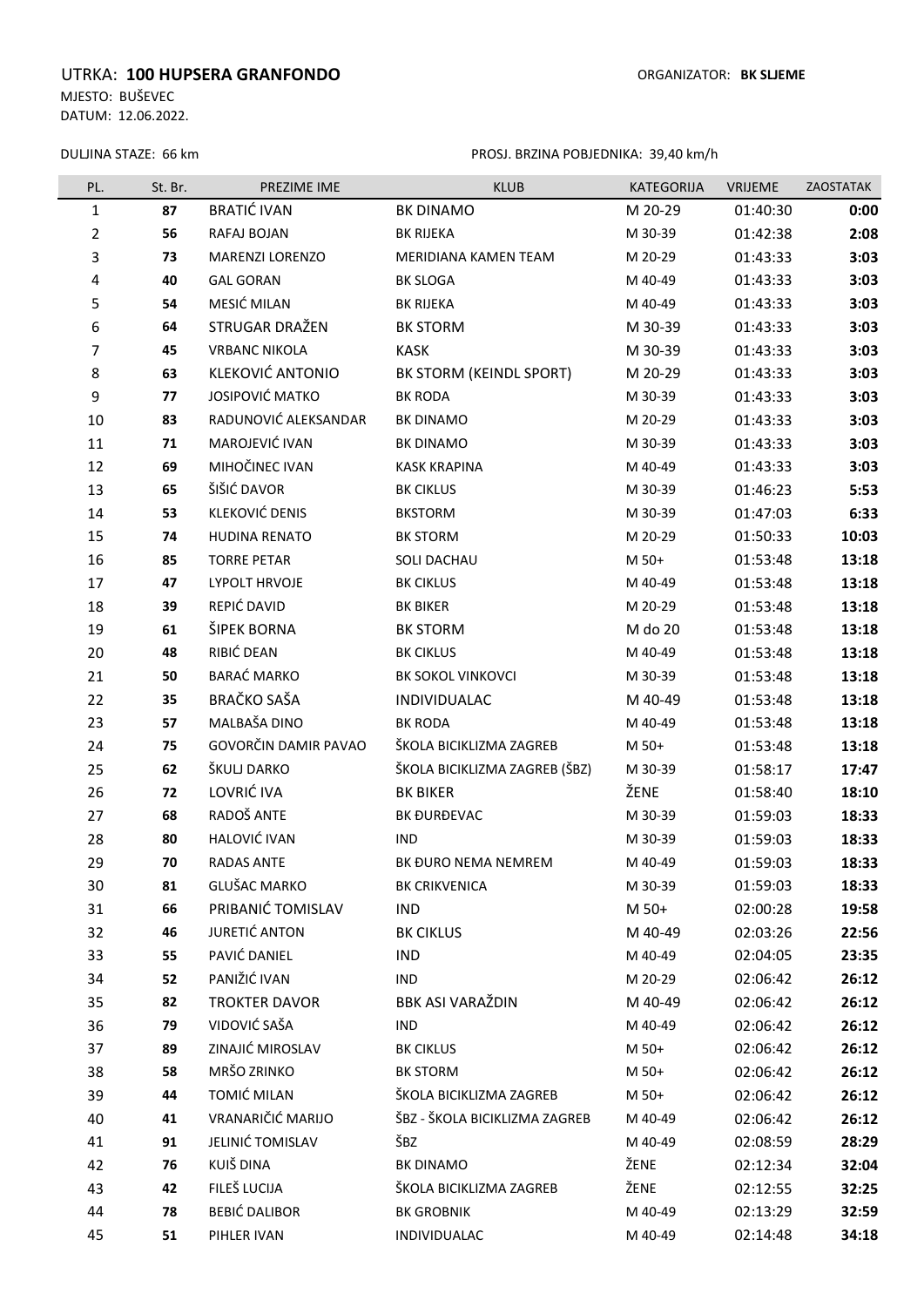| 46 | 67 | SINKIĆ MLADEN         | <b>IND</b>              | M 30-39 | 02:15:30   | 35:00 |
|----|----|-----------------------|-------------------------|---------|------------|-------|
| 47 | 90 | DOMINIĆ TOMISLAV      | <b>IND</b>              | M 40-49 | 02:16:08   | 35:38 |
| 48 | 59 | <b>MARIO FABER</b>    | <b>IND</b>              | M 50+   | 02:28:05   | 47:35 |
| 49 | 36 | ŽAGAR LUCA            | <b>BK VELIKA GORICA</b> | ŽENE    | 02:29:10   | 48:40 |
|    | 49 | CRNEKOVIĆ IVAN        | <b>IND</b>              | M 20-29 | <b>DNF</b> |       |
|    | 60 | <b>GUSTETIĆ DARIO</b> | <b>IND</b>              | M 50+   | <b>DNF</b> |       |
|    | 84 | ALIMOVIĆ MARIO        | <b>BK DINAMO</b>        | M 40-49 | <b>DNF</b> |       |
|    | 86 | <b>BARAĆ ANTONIO</b>  | MERIDIANA KAMEN TEAM    | M 20-29 | <b>DNF</b> |       |
|    | 37 | ŽAGAR MARIO           | <b>BK VELIKA GORICA</b> | M 40-49 | <b>DNF</b> |       |

STARTALO: 54 DNF: 5

DQ: 0 GL. SUDAC: D. HORVAT